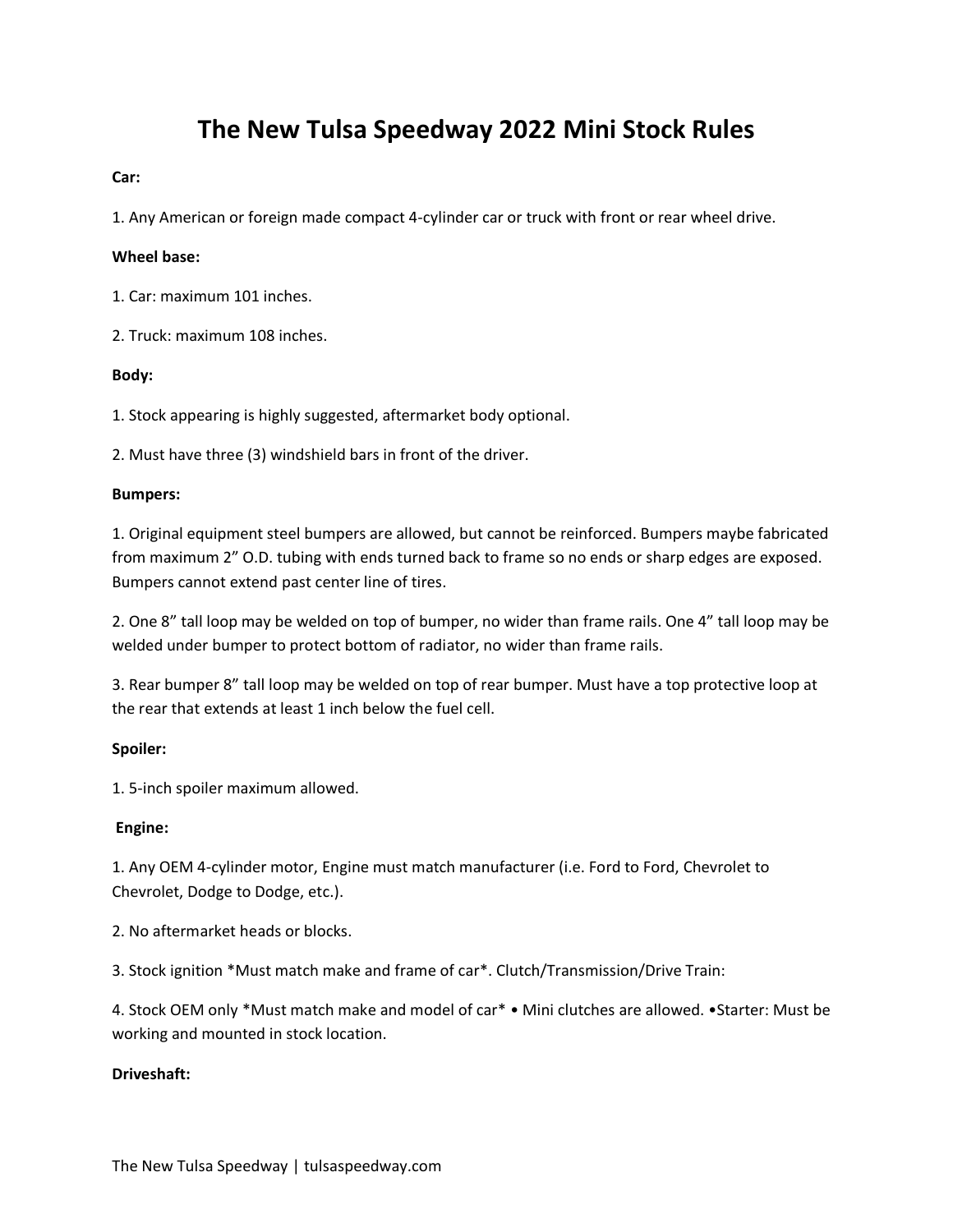1. Steel OEM driveshaft only. Must have safety loop within 12 inches of front u-joint. Must be painted white and with your car number visibly on it.

## **Rear-End:**

1. Stock OEM \*Must match make of car\*.

## **Firewall & Floor Pan:**

1. Must be Stock original firewall and floor pan. All holes must be covered.

## **Roll Cage:**

1. 4-point cage minimum with at least 3 driver side door bars. Roll cage must be welded to frame in a safe manner. Front and rear hoops are allowed with a minimum tubing thickness of 0.095. Unibody cars must be tied together at sub frames if rear frame rails are rusted and need repaired. You may cut the frame at a point no further forward than the vertical center line of the rear end housing and replace.

## **Brakes:**

1. 3 brakes must work upon inspection. All calipers must be OEM.

## **Suspension:**

1. OEM only. \*Must match make and model of car\*. All mount and parts must remain in stock OEM location.

2. Weight jacks are allowed.

## **Shocks:**

1. Steel shocks only. May run heim end shocks on front and rear in stock location. No take apart or rebuildable shocks allowed. Only one shock per wheel is allowed.

## **Steering:**

1. OEM mounted in stock location.

2. Quick release style steering and quickeners ok.

## **Fuel:**

1. Gasoline only. Fuel cells are mandatory. No stock type tanks allowed. Electric fuel pumps are allowed with a shut off and kill switch within reach of driver.

## **Fuel System:**

1. Stock OEM fuel system \*Must match make and model of car\*.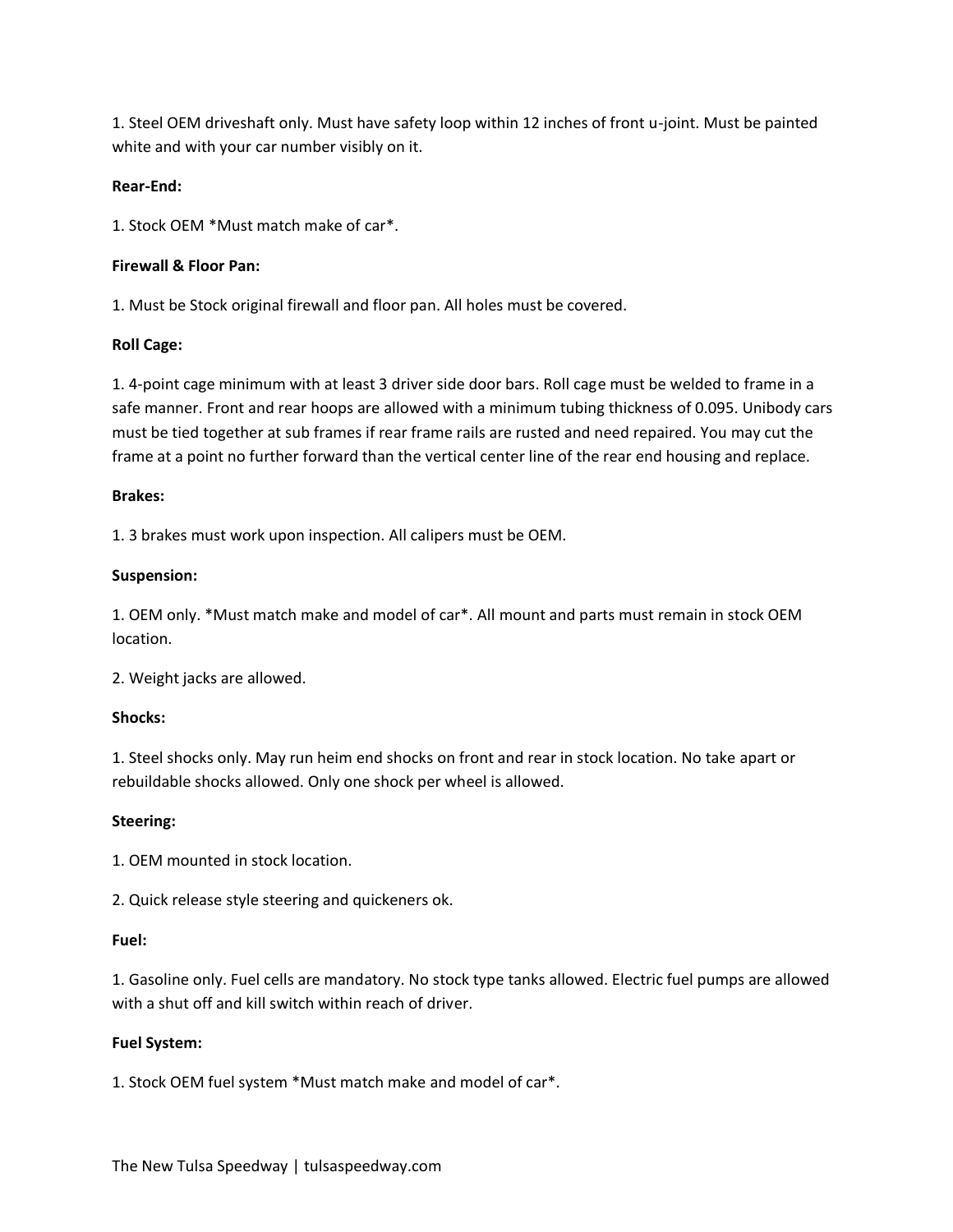2. Option 2: One (1) 500 cfm 2 barrel carburetor with adapter plate only. Esslinger intake is legal.

#### **Headers:**

1. Are optional, exhaust must exit outside car and away from drivers' compartment.

2. Mufflers are not mandatory but recommended on all cars.

## **Nerf Bars:**

1. Not to exceed 1 ½ inches and must be mounted against body line.

## **Wheels:**

1. 10 inch steel wheels maximum. Bead locks allowed.

## **Tires:**

1. Must run "DOT" approved tires or Hoosier "Stars" only. Tires must be clearly stamped with "DOT" or "Stars".

2. "DOT" and "Stars" stamp must be painted white.

- 3. Sipping and grooving allowed.
- 4. No recaps allowed.

## **Weight:**

1. Car must weigh minimum 2300 lbs.

2. All weight must be mounted with two ½-inch bolts and painted white with your car number visibly on it.

# **Safety:**

1. We here at The New Tulsa Speedway take safety very seriously. If you are unsure of your safety equipment please contact the track for clarification before you come to the track to race. If you are unsure where to purchase your safety equipment contact the track for information.

2. Must have a minimum of a 5-point harness not more than 2 years old. Aluminum racing seat only. Must have a fire extinguisher, window net, or arm restraints. Must have kill switch marked clearly on/off in plain sight. Mandatory for driver to wear fire suit, gloves, shoes, etc. at all times. The rules are subject to change at any time by The New Tulsa Speedway for the improvement of the sport.

3. All cars are subject to inspection at any time and must be free of mechanical defects and be in safe racing condition or they may not be allowed on the track. If you do not meet the safety requirements you will not be allowed to race, and will not be given a refund for any expenses incurred.